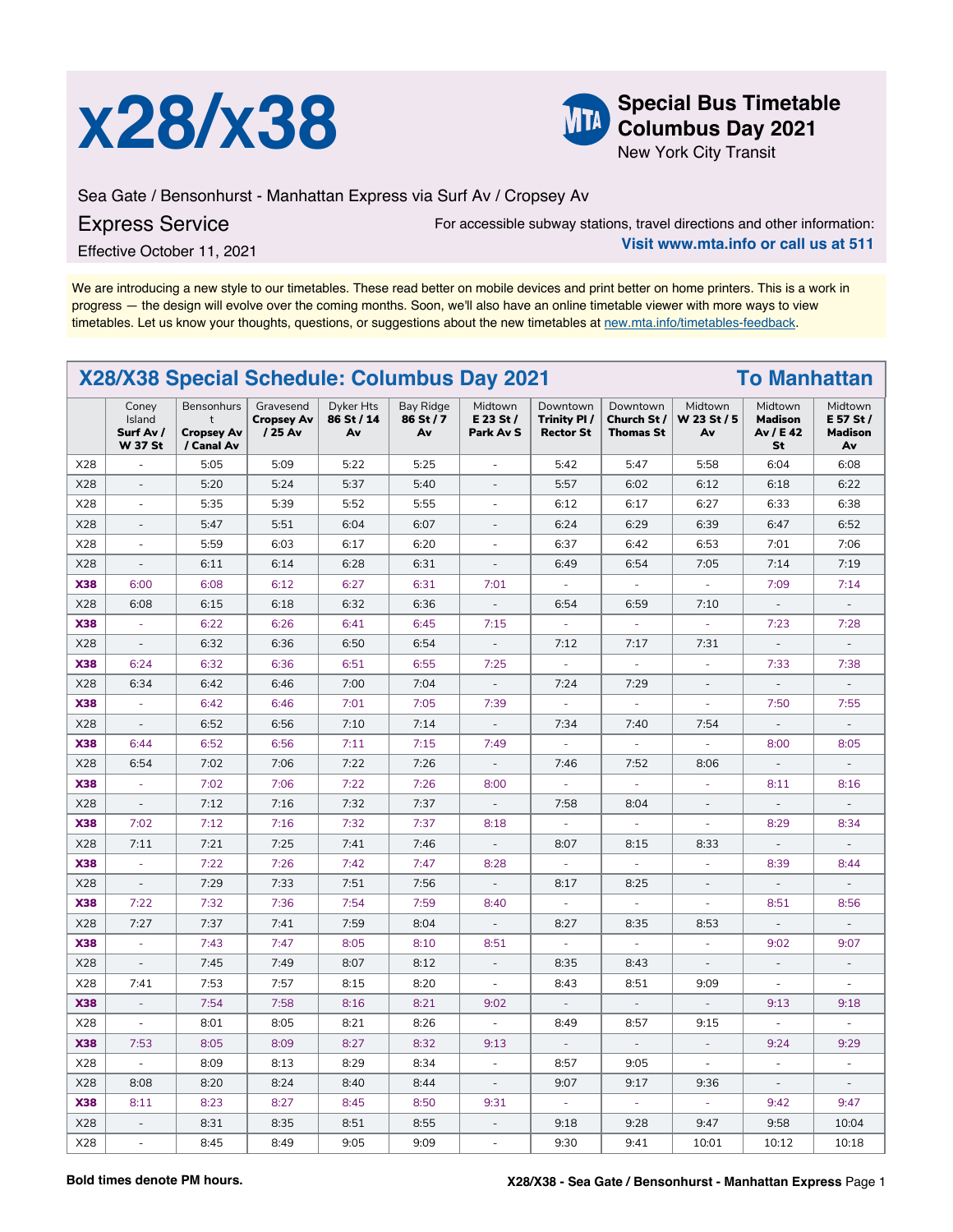|     | Conev<br>Island<br>Surf Av /<br><b>W 37 St</b> | <b>Bensonhurs</b><br><b>Cropsey Av</b><br>/ Canal Av | Gravesend<br><b>Cropsey Av</b><br>/ 25 Av | Dyker Hts<br>86 St / 14<br>Av | Bay Ridge<br>86 St / 7<br>Av | Midtown<br>$E$ 23 St /<br>Park Av S | Downtown<br>Trinity PI/<br><b>Rector St</b> | Downtown<br>Church St /<br>Thomas St | Midtown<br>W 23 St / 5<br>Av | Midtown<br>Madison<br>Av / E 42<br>St | Midtown<br>E 57 St /<br><b>Madison</b><br>Av |
|-----|------------------------------------------------|------------------------------------------------------|-------------------------------------------|-------------------------------|------------------------------|-------------------------------------|---------------------------------------------|--------------------------------------|------------------------------|---------------------------------------|----------------------------------------------|
| X28 | $\overline{\phantom{a}}$                       | 9:00                                                 | 9:04                                      | 9:20                          | 9:24                         | $\overline{a}$                      | 9:45                                        | 9:56                                 | 10:16                        | 10:27                                 | 10:33                                        |
| X28 | $\overline{\phantom{a}}$                       | 9:30                                                 | 9:33                                      | 9:48                          | 9:52                         | ٠                                   | 10:10                                       | 10:19                                | 10:38                        | 10:48                                 | 10:54                                        |
| X28 | $\overline{a}$                                 | 10:00                                                | 10:03                                     | 10:18                         | 10:22                        | $\overline{a}$                      | 10:48                                       | 10:58                                | 11:17                        | 11:27                                 | 11:33                                        |
| X28 | $\overline{\phantom{a}}$                       | 10:30                                                | 10:33                                     | 10:46                         | 10:50                        | $\overline{\phantom{a}}$            | 11:14                                       | 11:24                                | 11:43                        | 11:53                                 | 11:59                                        |
| X28 | $\overline{\phantom{a}}$                       | 11:05                                                | 11:08                                     | 11:21                         | 11:24                        | $\overline{\phantom{a}}$            | 11:49                                       | 11:59                                | 12:18                        | 12:29                                 | 12:36                                        |
| X28 | $\overline{\phantom{a}}$                       | 12:00                                                | 12:04                                     | 12:17                         | 12:21                        | ٠                                   | 12:43                                       | 12:50                                | 1:09                         | 1:20                                  | 1:27                                         |
| X28 | $\overline{\phantom{a}}$                       | 1:00                                                 | 1:03                                      | 1:16                          | 1:19                         | $\overline{a}$                      | 1:37                                        | 1:43                                 | 1:57                         | 2:08                                  | 2:15                                         |
| X28 | $\overline{\phantom{a}}$                       | 2:00                                                 | 2:03                                      | 2:17                          | 2:20                         | $\blacksquare$                      | 2:42                                        | 2:48                                 | 3:02                         | 3:13                                  | 3:20                                         |
| X28 | $\overline{\phantom{a}}$                       | 3:00                                                 | 3:03                                      | 3:16                          | 3:19                         | $\overline{\phantom{a}}$            | 3:39                                        | 3:47                                 | 4:03                         | 4:14                                  | 4:22                                         |
| X28 | $\overline{\phantom{a}}$                       | 4:00                                                 | 4:03                                      | 4:18                          | 4:21                         | $\blacksquare$                      | 4:47                                        | 4:55                                 | 5:11                         | 5:22                                  | 5:30                                         |
| X28 | $\overline{\phantom{a}}$                       | 5:00                                                 | 5:03                                      | 5:18                          | 5:21                         | $\overline{\phantom{a}}$            | 5:47                                        | 5:55                                 | 6:11                         | 6:22                                  | 6:30                                         |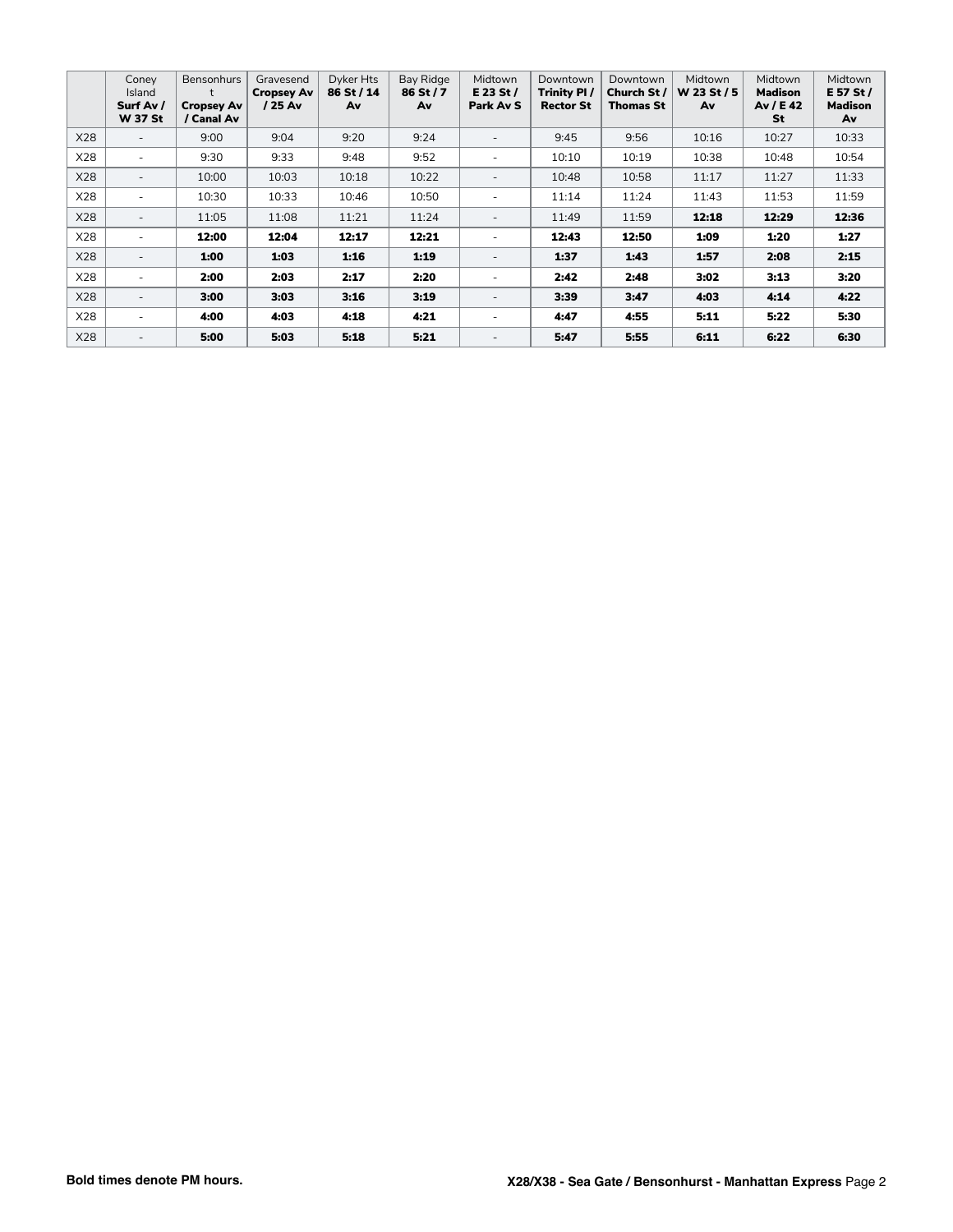## **X28/X38 Special Schedule: Columbus**

## **To Seagate and Bensonhurst, Brooklyn**

|  | <b>Day 2021</b> |  |
|--|-----------------|--|
|--|-----------------|--|

|            | Midtown<br>E 57 St /<br><b>Madison Av</b> | Midtown<br>5 Av / W 41<br>St | Midtown<br>E 23 St $/$<br><b>Broadway</b> | Midtown<br>E 23 St / 1 Av   | Soho<br>Broadway /<br><b>Broome St</b> | Downtown<br>Broadway /<br><b>Thomas St</b> | Downtown<br><b>Battery PI/</b><br>Greenwich St | Bensonhurst<br>Cropsey Av /<br>Bay 52 St | Coney Island<br>Surf Av / W<br>37 St |
|------------|-------------------------------------------|------------------------------|-------------------------------------------|-----------------------------|----------------------------------------|--------------------------------------------|------------------------------------------------|------------------------------------------|--------------------------------------|
| X28        | 9:15                                      | 9:22                         | 9:28                                      | $\equiv$                    | 9:40                                   | 9:45                                       | 9:54                                           | 10:18                                    | $\overline{\phantom{a}}$             |
| X28        | 10:15                                     | 10:22                        | 10:28                                     | $\overline{\phantom{a}}$    | 10:40                                  | 10:45                                      | 10:54                                          | 11:32                                    | $\overline{\phantom{a}}$             |
| X28        | 11:15                                     | 11:22                        | 11:28                                     | $\overline{\phantom{a}}$    | 11:40                                  | 11:46                                      | 11:57                                          | 12:31                                    | $\overline{\phantom{a}}$             |
| X28        | 12:10                                     | 12:18                        | 12:26                                     | ÷,                          | 12:40                                  | 12:46                                      | 12:57                                          | 1:31                                     | $\overline{\phantom{a}}$             |
| X28        | 1:00                                      | 1:08                         | 1:16                                      | ÷,                          | 1:30                                   | 1:36                                       | 1:47                                           | 2:21                                     | ÷,                                   |
| X28        | 1:45                                      | 1:53                         | 2:01                                      | ÷,                          | 2:15                                   | 2:21                                       | 2:32                                           | 3:06                                     | ÷                                    |
| X28        | 2:25                                      | 2:33                         | 2:41                                      | $\overline{\phantom{0}}$    | 2:55                                   | 3:01                                       | 3:12                                           | 3:46                                     | $\overline{\phantom{a}}$             |
| X28        | 2:50                                      | 2:58                         | 3:06                                      | $\overline{\phantom{a}}$    | 3:20                                   | 3:26                                       | 3:37                                           | 4:14                                     | 4:23                                 |
| X28        | 3:15                                      | 3:23                         | 3:31                                      | $\bar{a}$                   | 3:43                                   | 3:49                                       | 4:00                                           | 4:39                                     | $\sim$                               |
| X28        | $\overline{\phantom{a}}$                  | $\overline{\phantom{a}}$     | 3:47                                      | $\overline{\phantom{a}}$    | 3:59                                   | 4:05                                       | 4:17                                           | 4:56                                     | 5:05                                 |
| <b>X38</b> | 3:35                                      | 3:43                         | 3:50                                      | 3:57                        | $\blacksquare$                         | $\blacksquare$                             | $\sim$                                         | 4:50                                     | 4:59                                 |
| X28        | $\overline{\phantom{a}}$                  | $\overline{\phantom{a}}$     | $\overline{\phantom{a}}$                  | $\overline{\phantom{a}}$    | $\bar{a}$                              | 4:20                                       | 4:32                                           | 5:11                                     | $\overline{\phantom{a}}$             |
| <b>X38</b> | 3:55                                      | 4:03                         | 4:10                                      | 4:17                        | ÷,                                     | ÷                                          | $\omega$                                       | 5:15                                     |                                      |
| X28        | $\overline{\phantom{a}}$                  | $\overline{\phantom{a}}$     | 4:18                                      | $\overline{\phantom{a}}$    | 4:29                                   | 4:35                                       | 4:47                                           | 5:26                                     | 5:35                                 |
| <b>X38</b> | 4:13                                      | 4:21                         | 4:28                                      | 4:35                        | $\omega$                               | $\omega$                                   | $\omega$                                       | 5:33                                     | 5:42                                 |
| X28        | $\overline{\phantom{a}}$                  | $\overline{\phantom{a}}$     | $\overline{\phantom{a}}$                  | $\overline{\phantom{a}}$    | $\overline{\phantom{a}}$               | 4:50                                       | 5:02                                           | 5:42                                     | $\sim$                               |
| X28        | $\overline{\phantom{a}}$                  | $\overline{\phantom{a}}$     | 4:43                                      | $\blacksquare$              | 4:54                                   | 5:00                                       | 5:14                                           | 5:54                                     | 6:03                                 |
| <b>X38</b> | 4:29                                      | 4:37                         | 4:44                                      | 4:51                        | $\equiv$                               | ÷                                          | $\overline{\phantom{a}}$                       | 5:49                                     |                                      |
| <b>X38</b> | 4:44                                      | 4:52                         | 4:59                                      | 5:06                        |                                        |                                            | $\omega$                                       | 6:01                                     | 6:10                                 |
| X28        | $\overline{\phantom{a}}$                  | $\overline{\phantom{a}}$     | $\overline{\phantom{a}}$                  | $\overline{\phantom{a}}$    | $\overline{\phantom{a}}$               | 5:10                                       | 5:24                                           | 6:04                                     | $\overline{\phantom{a}}$             |
| X28        | $\overline{\phantom{a}}$                  | $\overline{\phantom{a}}$     | 5:04                                      | $\overline{\phantom{a}}$    | 5:14                                   | 5:20                                       | 5:34                                           | 6:15                                     | 6:24                                 |
| <b>X38</b> | 4:59                                      | 5:07                         | 5:16                                      | 5:23                        | ÷                                      | $\omega$                                   | $\sim$                                         | 6:18                                     | $\sim$                               |
| X28        | $\omega$                                  | $\overline{\phantom{a}}$     | $\overline{\phantom{a}}$                  | $\overline{\phantom{a}}$    | $\overline{\phantom{a}}$               | 5:30                                       | 5:43                                           | 6:24                                     | $\overline{\phantom{a}}$             |
| X28        | $\overline{\phantom{a}}$                  | $\overline{\phantom{a}}$     | 5:27                                      | ÷,                          | 5:37                                   | 5:42                                       | 5:55                                           | 6:36                                     | 6:45                                 |
| <b>X38</b> | 5:14                                      | 5:23                         | 5:32                                      | 5:38                        | $\overline{\phantom{a}}$               | ÷                                          | $\omega$                                       | 6:35                                     |                                      |
| X28        | $\overline{\phantom{a}}$                  | $\overline{\phantom{a}}$     | $\overline{\phantom{a}}$                  | ÷,                          | $\bar{a}$                              | 5:54                                       | 6:07                                           | 6:48                                     | $\overline{\phantom{a}}$             |
| <b>X38</b> | 5:29                                      | 5:38                         | 5:46                                      | 5:52                        | ÷,                                     | ä,                                         | $\overline{\phantom{a}}$                       | 6:49                                     | 6:58                                 |
| X28        | $\overline{\phantom{a}}$                  | $\overline{\phantom{a}}$     | 5:50                                      | $\overline{\phantom{a}}$    | 6:02                                   | 6:06                                       | 6:18                                           | 6:59                                     | 7:08                                 |
| <b>X38</b> | 5:44                                      | 5:53                         | 6:01                                      | 6:07                        | $\omega$                               | $\omega$                                   | $\omega$                                       | 6:59                                     | 7:08                                 |
| X28        | $\overline{\phantom{a}}$                  | $\overline{\phantom{a}}$     | $\overline{\phantom{a}}$                  | $\mathcal{L}_{\mathcal{A}}$ | $\overline{\phantom{a}}$               | 6:19                                       | 6:31                                           | 7:07                                     | $\overline{\phantom{a}}$             |
| <b>X38</b> | 5:59                                      | 6:08                         | 6:16                                      | 6:22                        | $\bar{\phantom{a}}$                    | $\omega$                                   | $\omega$                                       | 7:14                                     | $\equiv$                             |
| X28        | $\overline{\phantom{a}}$                  | $\overline{\phantom{a}}$     | 6:17                                      | ÷,                          | 6:29                                   | 6:33                                       | 6:44                                           | 7:20                                     | 7:29                                 |
| X28        |                                           |                              | 6:32                                      |                             | 6:44                                   | 6:49                                       | 7:00                                           | 7:35                                     | 7:44                                 |
| <b>X38</b> | 6:17                                      | 6:28                         | 6:36                                      | 6:43                        | $\sim$ .                               |                                            | $\sim 10$                                      | 7:33                                     | 7:42                                 |
| X28        | $\sim$                                    | $\sim$                       | 6:48                                      | $\sim$                      | 7:00                                   | 7:04                                       | 7:13                                           | 7:48                                     | 7:57                                 |
| <b>X38</b> | 6:32                                      | 6:43                         | 6:52                                      | 6:59                        | $\sim$ $\sim$                          | $\sim$                                     | $\sim 10$                                      | 7:49                                     | $\sim$                               |
| X28        | 6:47                                      | 6:58                         | 7:07                                      | $\sim$                      | 7:17                                   | 7:21                                       | 7:30                                           | 8:05                                     | $\sim$                               |
| X28        | 7:03                                      | 7:14                         | 7:22                                      | $\sim$                      | 7:32                                   | 7:36                                       | 7:45                                           | 8:20                                     | 8:29                                 |
| X28        | 7:21                                      | 7:32                         | 7:40                                      | ÷,                          | 7:50                                   | 7:54                                       | 8:03                                           | 8:35                                     | $\sim$                               |
| X28        | 7:41                                      | 7:52                         | 8:00                                      | $\overline{\phantom{0}}$    | 8:10                                   | 8:14                                       | 8:27                                           | 8:59                                     | 9:08                                 |
| X28        | 8:03                                      | 8:11                         | 8:18                                      | $\overline{\phantom{a}}$    | 8:28                                   | 8:32                                       | 8:45                                           | 9:17                                     | $\sim$                               |
| X28        | 8:30                                      | 8:38                         | 8:45                                      | ۰.                          | 8:55                                   | 8:59                                       | 9:12                                           | 9:44                                     | 9:53                                 |
| X28        | 9:00                                      | 9:08                         | 9:15                                      | $\overline{\phantom{a}}$    | 9:25                                   | 9:29                                       | 9:42                                           | 10:16                                    | $\sim$                               |
| X28        | 10:15                                     | 10:23                        | 10:29                                     | $\overline{\phantom{a}}$    | 10:40                                  | 10:43                                      | 10:49                                          | 11:27                                    | $\overline{\phantom{a}}$             |
| X28        | 11:30                                     | 11:36                        | 11:42                                     | $\overline{\phantom{a}}$    | 11:52                                  | 11:55                                      | 12:01                                          | 12:33                                    | $\overline{\phantom{a}}$             |

Refer to the regular bus timetable for this route at https://new.mta.info/schedules/bus for a route map and fare